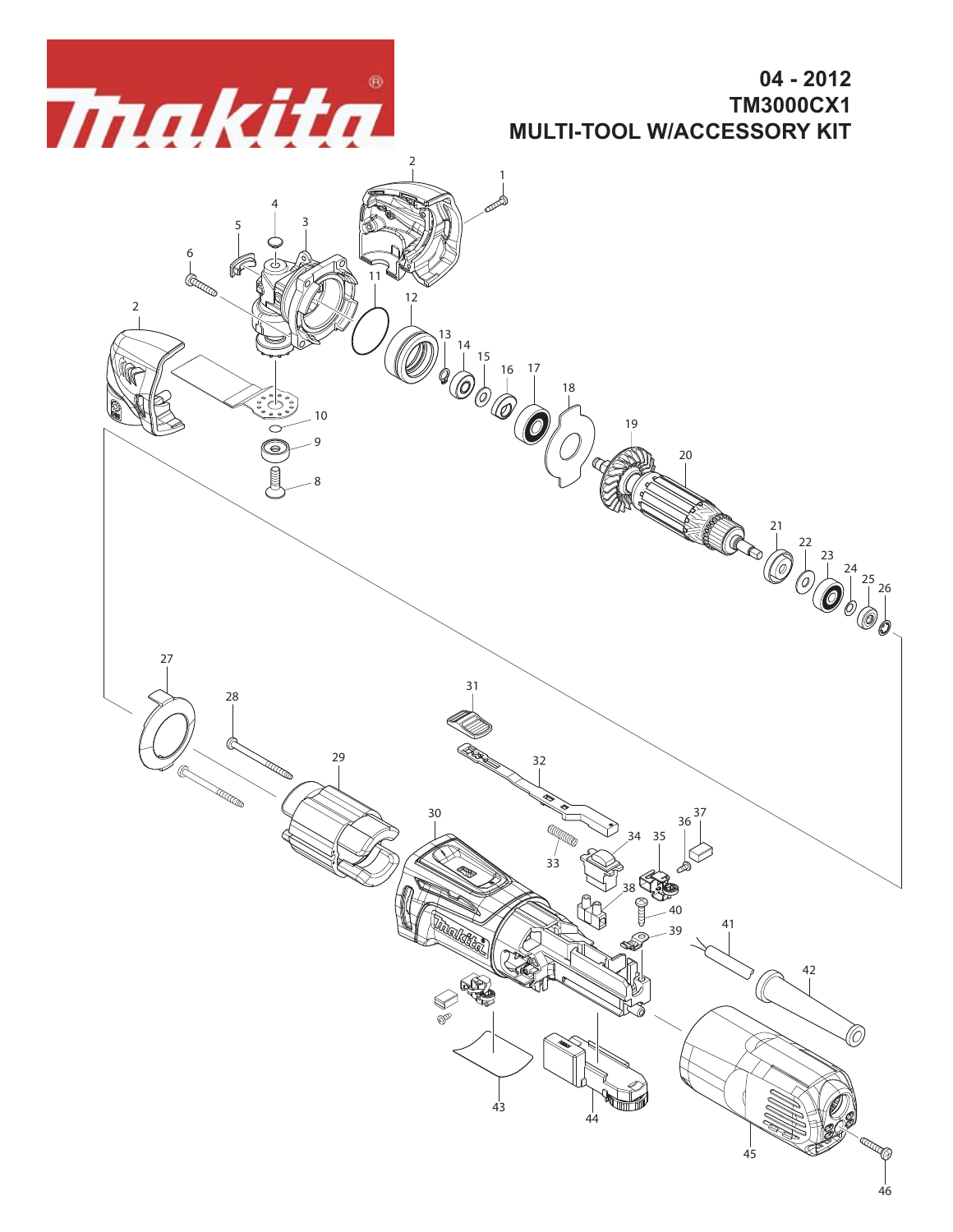| Item No.           | Type           | Sub  | Part No. | <b>Description</b>                                                     | Qty                     | Unit |
|--------------------|----------------|------|----------|------------------------------------------------------------------------|-------------------------|------|
| 001                |                |      | 266429-2 | <b>TAPPING SCREW 3X16</b>                                              | 3                       | PC.  |
| 002                |                |      | 187373-9 | <b>HEAD COVER SET</b>                                                  | 1                       | PC.  |
| 003                | 3              |      | 142399-8 | <b>CRANK HOUSING COMPLETE</b>                                          | 1                       | PC.  |
| 004                |                |      | 424511-5 | <b>CRANK HOUSING CAP B</b>                                             | 1                       | PC.  |
| 005                |                |      | 424510-7 | <b>CRANK HOUSING CAP A</b>                                             | 1                       | PC.  |
| 006                |                |      | 266424-2 | <b>TAPPING SCREW 4X20</b>                                              | 4                       | PC.  |
| 008                | $\overline{2}$ |      | 265674-6 | * HEX. BOLT M6X14                                                      | $\mathbf{1}$            | PC.  |
| 011                |                |      | 213479-8 | O RING 33                                                              | 1                       | PC.  |
| 012                |                |      | 326199-6 | <b>BEARING BOX</b>                                                     | 1                       | PC.  |
| 013                |                |      | 961003-8 | <b>RETAINING RING S-7</b>                                              | 1                       | PC.  |
| 014                |                |      | 211392-4 | SPHERE BEARING 706                                                     | $\mathbf{1}$            | PC.  |
| 015                |                |      | 253133-2 | <b>FLAT WASHER 7</b>                                                   | 1                       | PC.  |
| 016                |                |      | 313245-4 | <b>BALANCER</b>                                                        | 1                       | PC.  |
| 017                | $\mathbf{2}$   |      | 210194-5 | <b>BALL BEARING 629DDW</b>                                             | 1                       | PC.  |
| 018                |                |      | 285857-2 | <b>BEARING RETAINNER</b>                                               | 1                       | PC.  |
| 019                |                |      | 240140-4 | <b>FAN 46</b>                                                          | 1                       | PC.  |
| 020                | $\mathbf{1}$   |      | 517681-8 | ARMATURE ASSEMBLY 115V                                                 | 1                       | PC.  |
|                    |                | INC. |          | Item No. 19,21-26                                                      |                         | PC.  |
|                    | $\overline{2}$ |      | 510479-2 | ARMATURE ASSEMBLY 115V                                                 | 1                       | PC.  |
|                    |                | INC. |          | Item No. 19,21-26                                                      |                         | PC.  |
| 021                |                |      | 681636-0 | <b>INSULATION WASHER</b>                                               | 1                       | PC.  |
| 022                |                |      | 267426-1 | <b>FLAT WASHER 7</b>                                                   | 1                       | PC.  |
| 023                | $\sqrt{2}$     |      | 210193-7 | <b>BALL BEARING 627DDW</b>                                             | 1                       | PC.  |
| 024                |                |      |          |                                                                        | $\mathbf{1}$            | PC.  |
|                    |                |      | 267756-0 | WAVE WASHER 6                                                          | $\mathbf{1}$            | PC.  |
| 025                | 2              |      | 688117-5 | <b>MAGNET SLEEVE</b>                                                   |                         |      |
| 026                |                |      | 259039-2 | SELF LOCK 6                                                            | $\mathbf{1}$            | PC.  |
| 027                |                |      | 453828-9 | <b>BAFFLE PLATE</b>                                                    | 1                       | PC.  |
| 028                |                |      | 266415-3 | <b>TAPPING SCREW 4X55</b>                                              | $\overline{c}$          | PC.  |
| 029                |                |      | 623556-2 | FIELD 115V                                                             | $\mathbf{1}$            | PC.  |
| 030                |                |      | 453823-9 | <b>MOTOR HOUSING</b>                                                   | 1                       | PC.  |
| 031                |                |      | 453761-5 | <b>SWITCH KNOB</b>                                                     | 1                       | PC.  |
| 032                |                |      | 453825-5 | <b>SWITCH LEVER</b>                                                    | 1                       | PC.  |
| 033                |                |      | 234263-8 | <b>COMPRESSION SPRING 5</b>                                            | 1                       | PC.  |
| 034                |                |      | 651609-7 | <b>SWITCH SS106A-7-1</b>                                               | 1                       | PC.  |
| 035                |                |      | 643839-4 | <b>BRUSH HOLDER 6X9</b>                                                | $\overline{2}$          | PC.  |
| 036                |                |      | 266492-5 | <b>TAPPING SCREW 3X8</b>                                               | $\overline{\mathbf{c}}$ | PC.  |
| 037                |                |      | 195025-8 | CARBON BRUSH CB-458 2PCS/SET W/ORIGIN                                  | 1                       | SET  |
| 038                |                |      | 654532-5 | <b>TERMINAL BLOCK 1P</b>                                               | 1                       | PC.  |
| 039                |                |      | 687681-3 | <b>STRAIN RELIEF</b>                                                   | 1                       | PC.  |
| 040                |                |      | 266326-2 | <b>TAPPING SCREW 4X18</b>                                              | 1                       | PC.  |
| 041                |                |      | 664891-9 | CORD WITH PLUG 2P-18-2.5M SJ                                           | 1                       | PC.  |
| 042                |                |      | 682569-2 | CORD GUARD 8-85                                                        | 1                       | PC.  |
| 043                |                |      | 897303-9 | NAME PLATE F/TM3000C                                                   | 1                       | PC.  |
| 044                |                |      | 620147-0 | <b>CONTROLLER</b>                                                      | 1                       | PC.  |
| 045                |                |      | 453824-7 | <b>REAR COVER</b>                                                      | 1                       | PC.  |
| 046                |                |      | 266424-2 | <b>TAPPING SCREW 4X20</b>                                              | 1                       | PC.  |
| C <sub>01</sub>    |                |      | 873404-7 | CARTON FOR TM3000CX1                                                   | 1                       | PC.  |
| <b>ACCESSORIES</b> |                |      |          | - See catalogue or visit www.makita.ca for more optional accessories - |                         |      |
| A01                |                |      | 410047-0 | <b>WRENCH HOLDER 5.6</b>                                               | 1                       | PC.  |
| A02                |                |      | 783203-8 | <b>HEX. WRENCH 5</b>                                                   | 1                       | PC.  |
| A04                | $\overline{2}$ |      | 821596-6 | PLASTIC CARRYING CASE                                                  | 1                       | PC.  |
|                    |                | INC. | 162315-4 | LATCH                                                                  | $\overline{2}$          | PC.  |

**And The Contract of the Second Annual Second Annual Second Annual Second Property Contract Annual Second Property**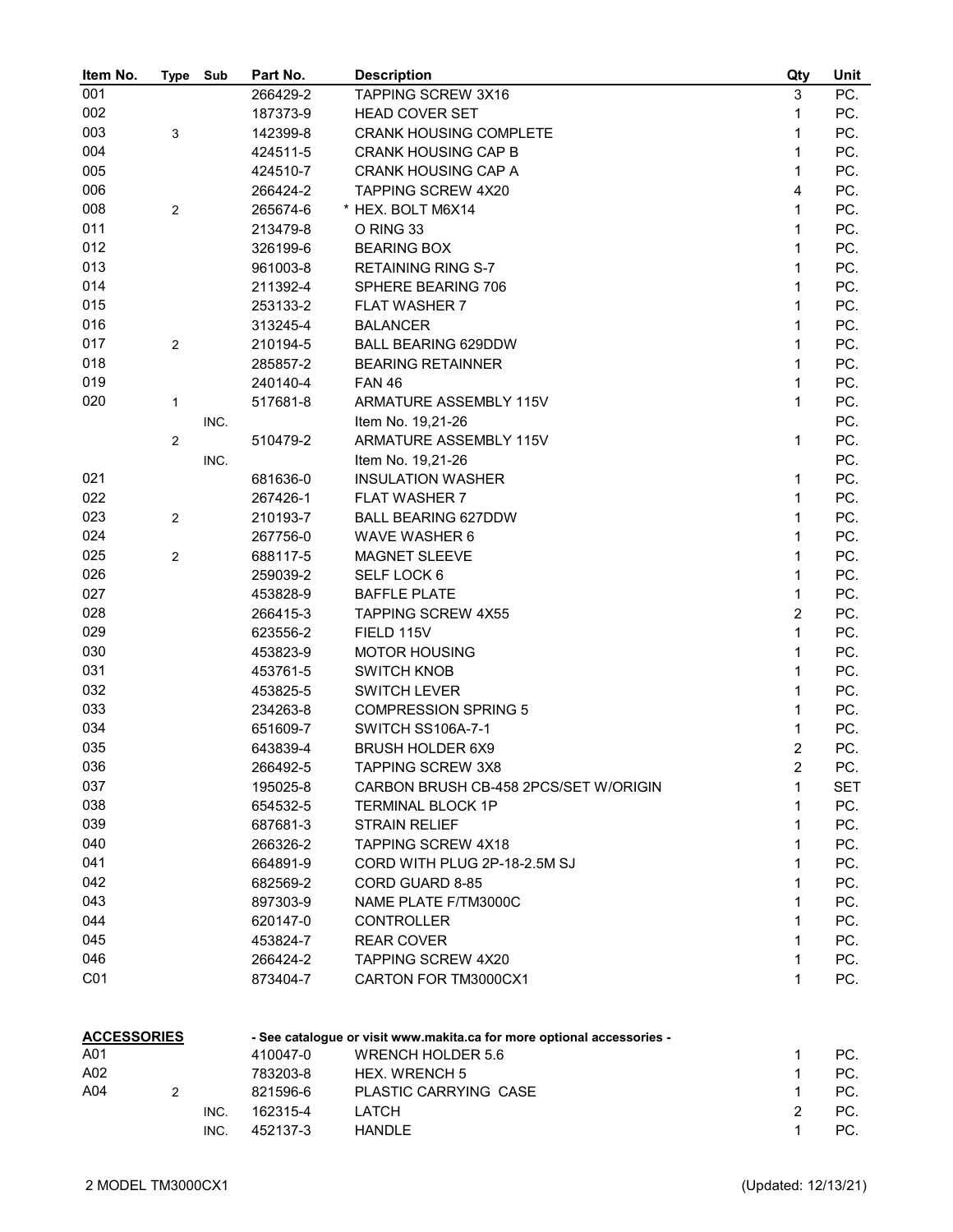| Item No. | Type           | Sub  | Part No. | <b>Description</b>                                      | Qty | Unit |
|----------|----------------|------|----------|---------------------------------------------------------|-----|------|
| A05      |                |      | 196271-6 | ADAPTER A F/OTHER BRAND ACCESSORY - PKG W/ORIGIN        | 1   | PC.  |
| A06      |                |      | 313249-6 | ADAPTER C F/DREMEL ACCESSORY - BULK                     | 1   | PC.  |
| A07      | 1              |      | B-21325  | SEGMENT SAW BLADE 3-1/2"                                | 1   | PC.  |
|          | 2              |      | B-67016  | SAW BLADE, SEG BIM 3-3/8"                               | 1   | PC.  |
| A09      | $\overline{2}$ |      | B-46202  | SANDING PAD                                             | 1   | PC.  |
|          | 3              |      | B-67169  | STARLOCK SANDING PAD 94 TMA078                          | 1   | PC.  |
| A10      |                |      | 821538-0 | PLASTIC ACCESSORY TOOL BOX                              | 1   | PC.  |
| A11      |                |      | 196022-7 | DUST EXTRACTOR ATTACHMENT SET (See Instruction Manual P | 1   | PC.  |
|          |                | INC. | 443177-2 | FELT RING 37                                            | 1   | PC.  |
|          |                | INC. | 453829-7 | <b>DUST ATTACHMENT</b>                                  | 1   | PC.  |
|          |                | INC. | 453832-8 | <b>JOINT</b>                                            | 1   | PC.  |
|          |                | INC. | 453834-4 | DUST NOZZLE A                                           | 1   | PC.  |
|          |                | INC. | 453835-2 | NOZZLE BAND A                                           | 1   | PC.  |
| A12      | 1              |      | B-21272  | SAW BLADE, SEGMENT BIM 3-1/4"                           | 1   | PC.  |
|          | $\overline{2}$ |      | B-67125  | SAW BLADE, SEG BIM-TIN 3-3/8"                           | 1   | PC.  |
| A13      |                |      | B-21294  | SAW BLADE, ROUND BIM, 3-1/4"                            | 1   | PC.  |
| A14      |                |      | B-21319  | SAW BLADE, SEGMENT BIM 4"                               | 1   | PC.  |
| A15      | 1              |      | B-21331  | SAW BLADE, SEGMENT BIM 3-1/2"                           | 1   | PC.  |
|          | 2              |      | B-67044  | SAW BLADE, SEG HCS 3-3/8"                               | 1   | PC.  |
| A16      | $\mathbf{1}$   |      | B-21347  | SAW BLADE, PLUNGE CUT BIM 2-1/2"                        | 1   | PC.  |
|          | 2              |      | B-67038  | SAW BLADE, PLUNGE BIM 2-1/2"                            | 1   | PC.  |
| A17      | 2              |      | B-67072  | SAW BLADE, PLUNGE BIM 1-1/4"                            | 1   | PC.  |
| A18      | 2              |      | B-67066  | SAW BLADE, PLUNGE HCS 1-1/4"                            | 1   | PC.  |
| A19      |                |      | B-21397  | SAW BLADE, PLUNGE CUT HCS 3/4"                          | 1   | PC.  |
| A22      | 1              |      | B-21434  | SAW BLADE, PLUNGE CUT BIM 3/8"                          | 1   | PC.  |
|          | 2              |      | B-64917  | SAW BLADE, PLUNGE CUT BIM 3/8"                          | 1   | PC.  |
| A23      |                |      | B-21440  | SCRAPER, RIGID HCS 2"                                   | 1   | PC.  |
| A24      | 1              |      | B-21456  | SCRAPER, FLEXIBLE HCS 2"                                | 1   | PC.  |
|          | 2              |      | B-67131  | SCRAPER BLADE, HCS 2"                                   | 1   | PC.  |
| A25      |                |      | B-21462  | SEG BLADE, SERRATED HCS 4"                              | 1   | PC.  |
| A26      |                |      | B-21478  | <b>GENERAL JOINT CUTTER, HCS, 2"</b>                    | 1   | PC.  |
| A27      |                |      | B-21484  | HM REMOVER, 40G, 2-1/2"                                 | 1   | PC.  |
| A28      | 1              |      | B-21490  | SAW BLADE, HM SEG 3-1/2"x1/8"                           | 1   | PC.  |
|          | 2              |      | B-67147  | SAW BLADE, SEG 30G HM 3-3/8"                            | 1   | PC.  |
| A29      |                |      | B-21509  | SAW BLADE, HM SEG 2-1/2"x1/16"                          | 1   | PC.  |
| A30      | 1              |      | B-21515  | SANDING PLATE, HM 3"                                    | 1   | PC.  |
|          | 2              |      | B-67153  | SANDING PLATE, 20G HM 3"                                | 1   | PC.  |
| A31      |                |      | B-21521  | SAW BLADE, DIAMOND SEG 3-1/2"x1/8"                      | 1   | PC.  |
| A32      |                |      | B-21559  | ABR PAPER D.RED ASSORT 10PK                             | 1   | PK.  |
| A33      |                |      | B-21565  | ABRASIVE PAPER DELTARED LONG RED 60G-10PK               | 1   | PK.  |
| A34      |                |      | B-21571  | ABRASIVE PAPER DELTARED LONG RED 80G-10PK               | 1   | PK.  |
| A35      |                |      | B-21587  | ABRASIVE PAPER DELTARED LONG RED 100G-10PK              | 1   | PK.  |
| A36      |                |      | B-21593  | ABRASIVE PAPER DELTARED LONG RED 120G-10PK              | 1   | PK.  |
| A37      |                |      | B-21602  | ABRASIVE PAPER DELTARED LONG RED 180G-10PK              | 1   | PK.  |
| A38      |                |      | B-22931  | ABRASIVE PAPER DELTARED LONG RED 240G-10PK              | 1   | PK.  |
| A39      |                |      | B-21674  | ABRASIVE PAPER DELTARED LONG WHITE ASSORT 10PK          | 1   | PK.  |
| A40      |                |      | B-21680  | ABRASIVE PAPER DELTARED LONG WHITE 60G-10PK             | 1   | PK.  |
| A42      |                |      | B-21705  | ABRASIVE PAPER DELTARED LONG WHITE 100G-10PK            | 1   | PK.  |
| A43      |                |      | B-22969  | ABRASIVE PAPER DELTARED LONG WHITE 120G-10PK            | 1   | PK.  |
| A44      |                |      | B-21711  | ABRASIVE PAPER DELTARED LONG WHITE 240G-10PK            | 1   | PK.  |
| A45      |                |      | B-21727  | ABRASIVE PAPER DELTARED LONG WHITE 320G-10PK            | 1   | PK.  |
| A46      |                |      | B-21733  | ABRASIVE PAPER DELTARED LONG BLACK ASSORT 10PK          | 1   | PK.  |
| A47      |                |      | B-21749  | ABRASIVE PAPER DELTARED LONG BLACK 120G-10PK            | 1   | PK.  |
| A48      |                |      | B-21755  | ABRASIVE PAPER DELTARED LONG BLACK 240G-10PK            | 1   | PK.  |
| A49      |                |      | B-21761  | ABRASIVE PAPER DELTARED LONG BLACK 400G-10PK            | 1   | PK.  |